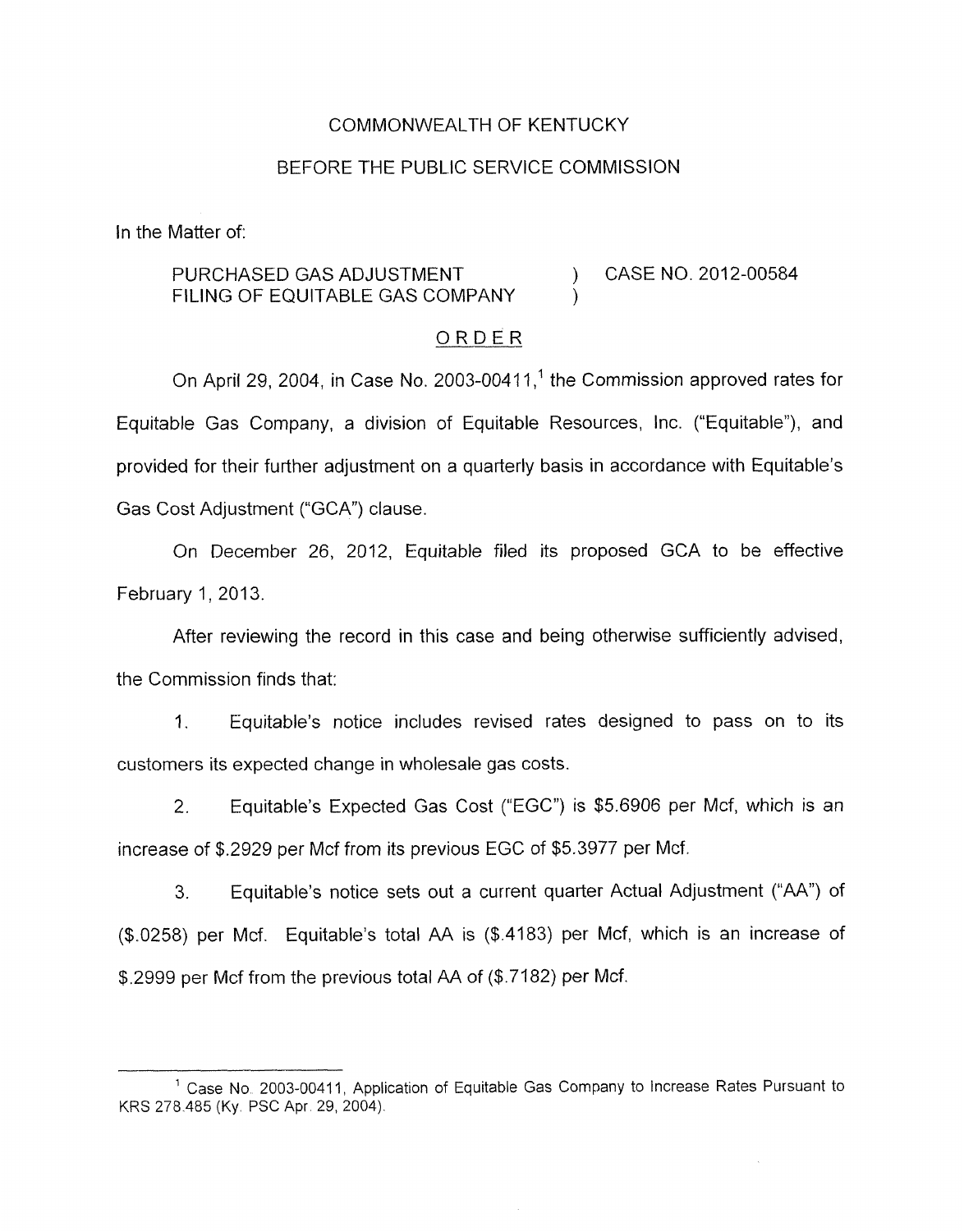4. Equitable's notice sets out a current quarter Balancing Adjustment ("BA") of (\$.0641) per Mcf. Equitable's total BA is (\$.1187) per Mcf, which is a decrease of \$.0630 per Mcf from the previous total BA of (\$.0557) per Mcf.

*5.* Equitable's Gas Cost Recovery Rate is \$5.1536 per Mcf, which is an increase of \$.5298 per Mcf from its previous rate of \$4.6238 per Mcf.

6. The rates in the Appendix to this Order are fair, just, and reasonable, and should be approved for final meter readings by Equitable on and after February 1, 2013.

IT IS THEREFORE ORDERED that:

1. The rates in the Appendix to this Order, attached hereto and incorporated herein, are approved for final meter readings on and after February 1, 2013.

2. Within 20 days of the date of this Order, Equitable shall file its revised tariff sheets with this Commission setting out the rates authorized herein, reflecting that they were approved pursuant to this Order.

By the Commission



ATTEST:

Leunwelle for Executive Director

Case No. 2012-00584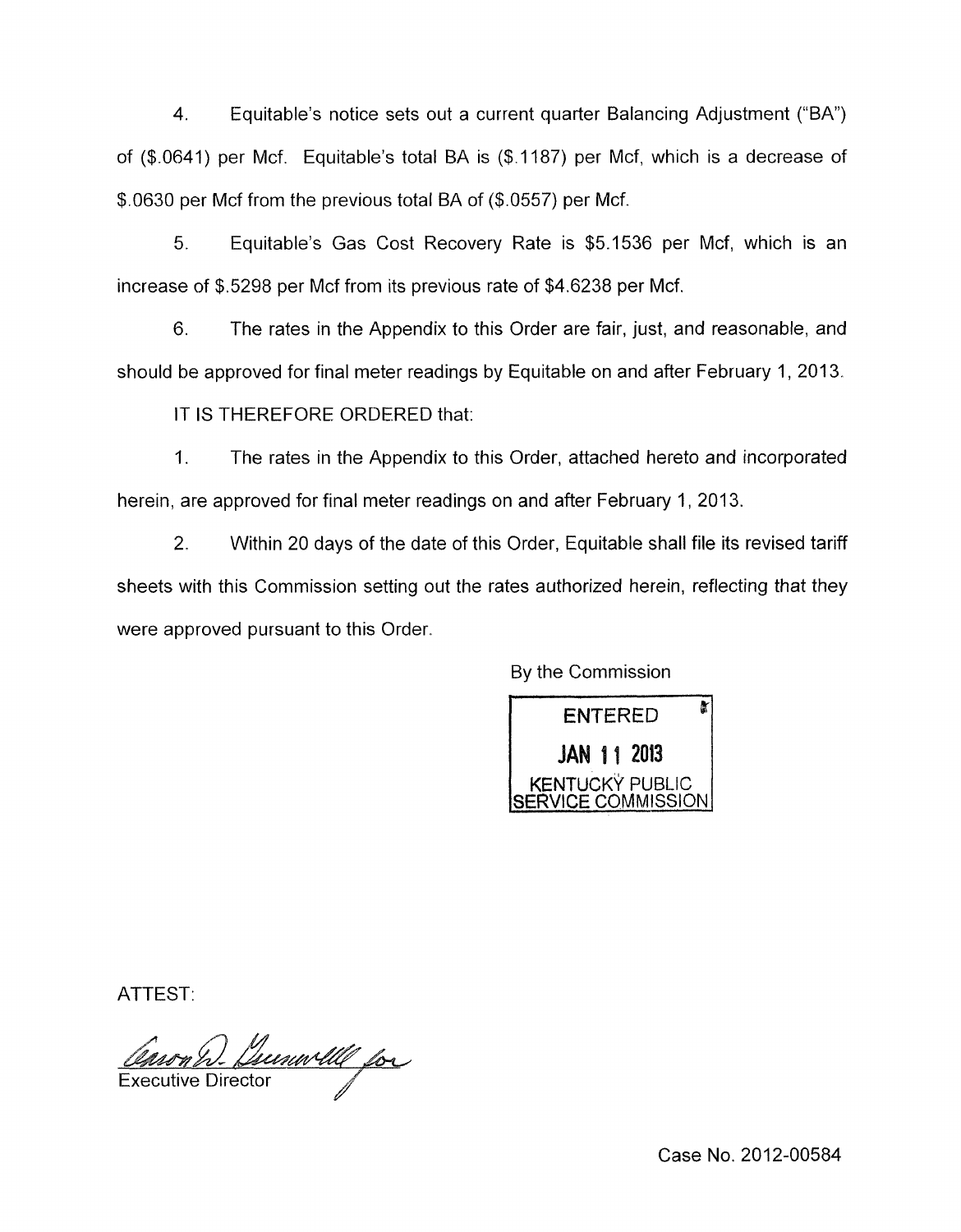#### APPENDIX

# APPENDIX TO AN ORDER OF THE KENTUCKY PUBLIC SERVICE COMMISSION IN CASE NO. 2012-00584 DATED JAN 1 1 2013

The following rates and charges are prescribed for the customers in the area served by Equitable Gas Company. All other rates and charges not specifically mentioned herein shall remain the same as those in effect under authority of the Commission prior to the effective date of this Order.

## RATES: Monthly

Customer Charge \$7.50

|         | Base Rate | <b>Gas Cost</b><br>Recovery<br>Rate | <b>Total Rate</b> |
|---------|-----------|-------------------------------------|-------------------|
| All Mcf | \$2.1322  | \$5.1536                            | \$7.2858          |

The minimum bill shall be \$7.50